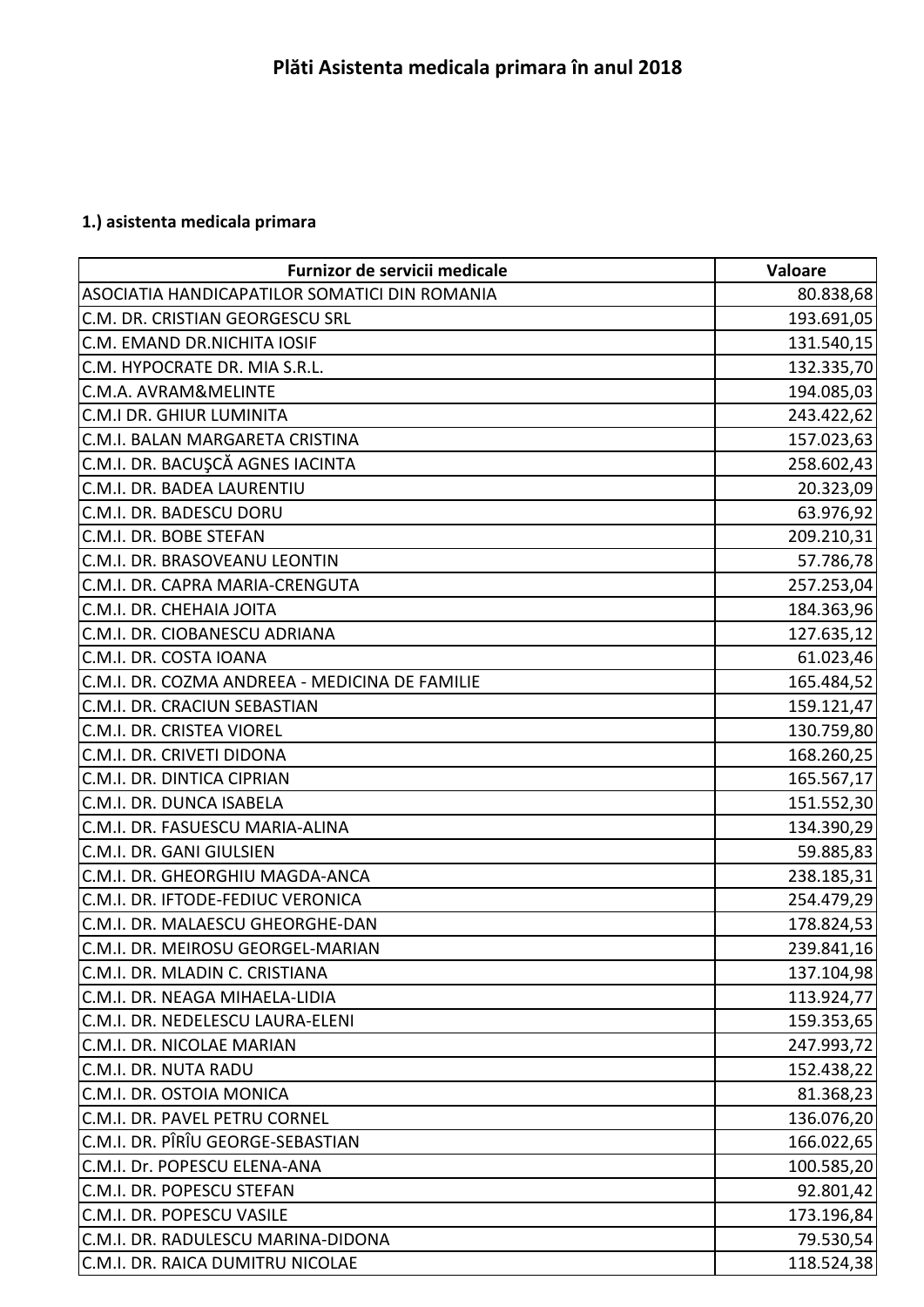| C.M.I. DR. ROMAN COSTACHE                                                 | 155.132,65   |
|---------------------------------------------------------------------------|--------------|
| C.M.I. DR. SIMION ADELA                                                   |              |
| C.M.I. DR. SPAHIU M. DANIELA                                              | 114.611,01   |
| C.M.I. DR. STANCIU ADRIAN                                                 | 143.271,66   |
| C.M.I. DR. TRUFASU MARIANA                                                | 199.336,71   |
|                                                                           | 112.399,63   |
| C.M.I. DR. UNGUREANU MARCELA DANIELA                                      | 201.077,03   |
| C.M.I. DR.ILIES ILEANA-LUMINITA MEDICINA DE FAMILIE ACUPUNCTURA           | 183.867,04   |
| C.M.I. M.G. DR. BOROS OLIMPIU-RADU                                        | 94.766,39    |
| C.M.I. MED. FAM. DR. MANOLE CORNELIA-ALEXANDRA                            | 164.004,06   |
| C.M.I. STANCIULESCU GEORGIANA                                             | 140.260,93   |
| <b>C.M.I.DR.GHITOIU GHERGHINA</b>                                         | 196.937,73   |
| C.M.I.R. IZVORUL SANATATII S.R.L.                                         | 76.653,57    |
| C.M.M.F. DR MIHAILOV LILIANA                                              | 100.401,01   |
| C.M.MED MIN DR. PRUNA SILVIA                                              | 183.462,66   |
| CAB.MED. GEN. DR. VLASIN SERGIU                                           | 77.796,45    |
| CABINET MEDICAL DE FAMILIE DR. COMISEL GABRIELA SRL                       | 180.718,69   |
| <b>CATMED SRL</b>                                                         | 209.340,69   |
| <b>CAVIMED</b>                                                            | 189.674,84   |
| CENTRUL MEDICAL DE DIAGNOSTIC SI TRATAMENT AMBULATORIU SI MED.            | 5.542.635,74 |
| <b>PREVENTIVA</b>                                                         |              |
| CENTRUL MEDICAL DIEFFENBACHIA DIAGNOSTIC SRL                              | 96.115,58    |
| <b>CENTRUL MEDICAL LIAD SRL</b>                                           | 115.280,24   |
| CENTRUL MEDICAL RODICA SRL                                                | 102.887,78   |
| CM. DR. CHIORALIA N CARMEN SORINA - CABINETE MEDICALE ASOCIATE MG         | 252.583,83   |
| <b>CMAMF DR. IVANCIU IONEL</b>                                            | 209.914,21   |
| CMAMF DR.ALEXANDRU CRISTINA                                               | 227.753,73   |
| CMI - BUCUR I. ILEANA                                                     | 90.971,34    |
| CMI - BUSNEAG I. ILIANA CARMEN                                            | 209.508,81   |
| <b>CMI ALBU DANIEL</b>                                                    | 99.236,52    |
| <b>CMI BANU DANIEL</b>                                                    | 79.611,78    |
| CMI BARI GHEORGHE IULIANA                                                 | 109.521,06   |
| CMI CARTAS DR SAVA DAN                                                    | 179.791,23   |
| <b>CMI CRUICU ION</b>                                                     | 162.926,51   |
| <b>CMI DERIOIU DANIEL IONUT</b>                                           | 90.501,73    |
| CMI DOGARU P. PETRU                                                       | 146.048,33   |
| <b>CMI DR BORONEA DOMNITA</b>                                             | 56.948,58    |
| CMI DR BUZESCU DAN AUREL                                                  | 168.928,53   |
| <b>CMI DR CATOIU LAVINIA</b>                                              | 127.961,87   |
| CMI DR CEAUSU ANDREEA MAGDALENA                                           | 146.983,14   |
| CMI DR DELEANU CRISTIAN-DANIEL                                            | 70.803,46    |
| CMI DR DINULESCU DANIELA MEDICINA DE FAMILE SI RECUPERARE, MEDICINA FIZIO | 103.455,82   |
| CMI DR DODU CORNELIA                                                      | 115.560,37   |
| CMI DR DRAGHICI MARIA ELIDA                                               | 137.929,81   |
| <b>CMI DR FILIP AURELIAN</b>                                              | 107.440,11   |
| CMI DR GHICA-RADU ADRIANA                                                 | 244.370,84   |
| <b>CMI DR HOBLE ANA</b>                                                   | 195.362,85   |
| <b>CMI DR IONESCU RAFAEL</b>                                              | 166.326,82   |
| CMI DR MUSAT IULIANA                                                      | 190.371,11   |
| CMI DR NEGRU CRISTIAN                                                     | 68.596,00    |
| CMI DR POPESCU-LUNGU DANA-OLGA                                            | 188.245,22   |
| <b>CMI DR TINC DOINA</b>                                                  | 41.325,07    |
|                                                                           |              |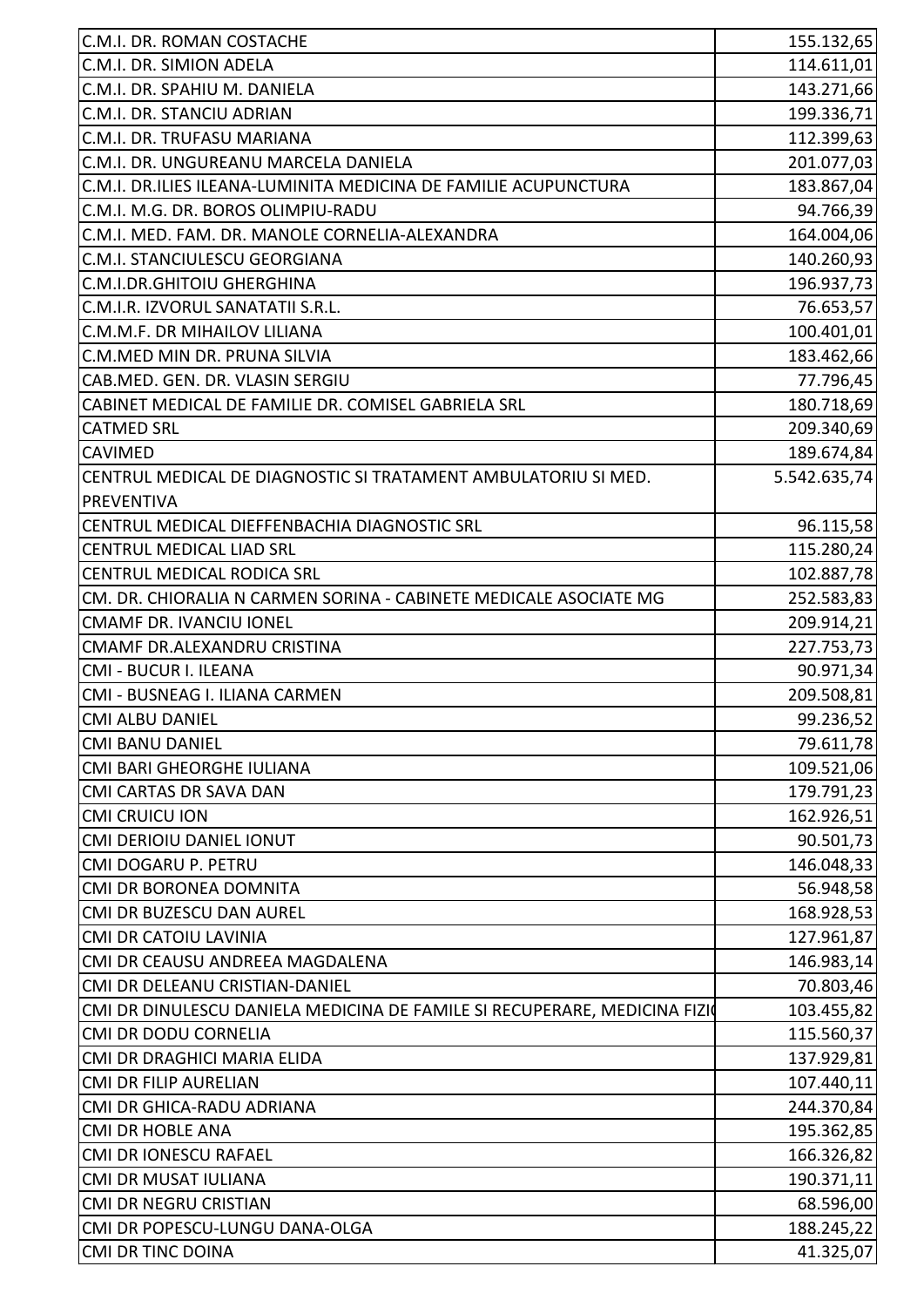| CMI DR. BIRAU LUIGI GHEORGHE                      | 201.013,56 |
|---------------------------------------------------|------------|
| CMI DR. BJERKESTRAND ANDREEA FLORINA DANA         | 189.256,72 |
| CMI DR. CHIFOREANU GABRIEL                        | 133.396,39 |
| CMI DR. COJOCARU VALENTIN                         | 72.892,69  |
| CMI DR. COSTANGIOARA VALERIU                      | 179.309,59 |
| CMI DR. DUMAN NICOLAE                             | 183.921,31 |
| CMI DR. ENACHE VETURIA MARIA                      | 245.310,45 |
| CMI DR. FLORIAN PETRUTA                           | 108.792,10 |
| CMI DR. GAVRILA CONSTANTIN                        | 150.859,84 |
| CMI DR. GINGU VALI                                | 202.964,91 |
| CMI DR. GUZU CRISTINA                             | 161.695,24 |
| CMI DR. ILIE MARGARETA                            | 141.757,53 |
| CMI DR. ION MIHAITA EMILIAN                       | 174.100,23 |
| CMI DR. KRAKSNER SRL                              | 112.321,98 |
| CMI DR. LINA ION                                  | 174.879,09 |
| CMI DR. MARGINEAN ANDREEA                         | 132.576,42 |
| CMI DR. NEDELCU VIVIANA                           | 214.710,25 |
| CMI DR. NICOLAE SICINSCHI MIOARA                  | 157.020,89 |
| CMI DR. ONEL MADALINA ELENA                       | 153.249,96 |
| CMI DR. POPA ELENA RAMONA                         | 65.236,39  |
| CMI DR. POPA NICOLAE-CIPRIAN                      | 146.679,84 |
| CMI DR. POPESCU ALEXANDRU                         | 113.746,84 |
| CMI DR. POTOPEA DANIEL                            | 61.858,15  |
| CMI DR. RADUCANU ELENA-IULIANA                    | 161.491,05 |
| CMI DR. RUSI EMILIANA                             | 207.919,39 |
| CMI DR. SANDU CARMEN C.MEDIS                      | 104.038,96 |
| CMI DR. SCHIBA MIHAI NICOLAE                      | 80.808,57  |
| CMI DR. SICLOVAN MARIA                            | 155.647,41 |
| CMI DR. SPINEAN MONICA LUCIANA - MEDIC DE FAMILIE | 180.574,02 |
| CMI DR. STAN RADU                                 | 204.169,10 |
| CMI DR. TANASESCU LIVIU                           | 122.486,38 |
| CMI DR. TASCAU CLAUDIU SORIN                      | 167.537,52 |
| CMI DR. TOMA DORIN PETRU                          | 85.936,58  |
| CMI DR. ZANFIR MARIAN                             | 138.230,18 |
| CMI DR.COJOCARU M. GHEORGHE                       | 97.562,55  |
| CMI DR.GARBEA ADRIAN-MIHAIL                       | 51.813,80  |
| CMI DR.MIHAI MIHAELA DANIELA                      | 99.728,75  |
| CMI DR.MIHUT GEORGETA                             | 138.961,21 |
| <b>CMI DR.MITROI CORNEL</b>                       | 170.510,86 |
| CMI DR.PREDETEANU NARCISA                         | 71.868,90  |
| CMI DR.STEFANESCU CRISTINA                        | 138.108,21 |
| CMI DR.TRANDAFIR ILEANA                           | 133.909,64 |
| <b>CMI DR.TUDOSE CRISTIAN</b>                     | 148.104,54 |
| CMI DRACEA PAUL CONSTANTIN                        | 66.853,69  |
| CMI GHINEA ILEANA                                 | 137.062,83 |
| CMI MF DR. RUSU FLORIN                            | 182.080,87 |
| <b>CMI NEAGOE IRINA</b>                           | 168.598,62 |
| CMI PASLARU IULIANA-MIHAELA                       | 125.245,87 |
| <b>CMI SECRERIU VIRGIL</b>                        | 185.632,90 |
| <b>CMI TIPISCA SIMONA</b>                         | 89.329,77  |
| CMI UNGURU MIHAELA                                | 100.918,49 |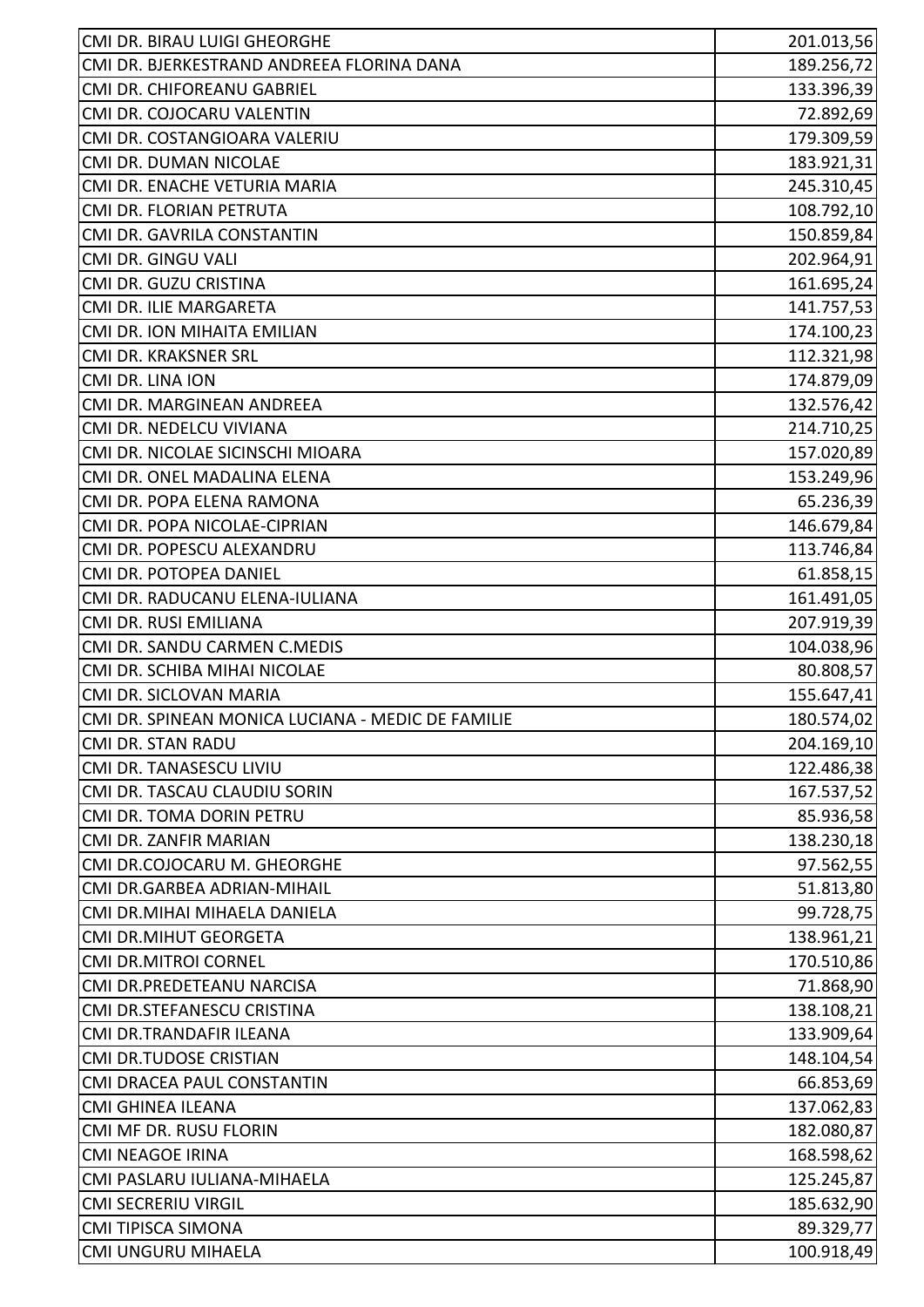| CMMF DR. IRIMIA I. EMILIA ALINA                               | 191.696,61 |
|---------------------------------------------------------------|------------|
| DODI 5109 S.R.L.                                              | 84.984,87  |
| DR.MORARU LUCIAN-CAB.CERC MILITAR                             | 175.892,99 |
| LOTUS MED SRL                                                 | 88.617,48  |
| <b>MARINA MED SRL</b>                                         | 217.223,62 |
| <b>MED SAN FAM SRL</b>                                        | 198.216,24 |
| <b>MEDFAMGRIG</b>                                             | 185.496,57 |
| <b>MEDICAL CLASS SRL</b>                                      | 240.115,90 |
| METROPOLIS MEDICAL CENTER SRL                                 | 52.143,56  |
| NICOMED ALFA SRL                                              | 176.233,76 |
| <b>OMNIPRAX MEDICALS S.R.L.</b>                               | 235.135,93 |
| <b>PRANA SERV</b>                                             | 68.794,48  |
| PSYHO-SOMA MED SRL                                            | 207.736,71 |
| S.C. BRAIN S.R.L.                                             |            |
|                                                               | 34.249,55  |
| S.C. CABINET MEDICAL DR. LUCA S.R.L.<br>S.C. CHIFANMED S.R.L. | 73.699,49  |
|                                                               | 242.532,21 |
| S.C. DINU UROMEDICA SRL                                       | 84.001,55  |
| S.C. DR. BLAJ ST. CABINET MEDICAL S.R.L.                      | 127.936,36 |
| S.C. FOCUS LAB PLUS S.R.L.                                    | 161.550,18 |
| S.C. HOMESON S.R.L.                                           | 62.113,06  |
| S.C. LABORATOARELE CLINICE MEDIC-AS S.R.L.                    | 41.219,86  |
| S.C. LASER MED S.R.L.                                         | 118.884,88 |
| S.C. LAUNER FARM S.R.L.                                       | 618.260,99 |
| S.C. MEIROSU MED S.R.L.                                       | 22.672,90  |
| S.C. MICS MED S.R.L.                                          | 84.695,24  |
| S.C. NADMED TREND S.R.L.                                      | 88.168,86  |
| S.C. NICOMED S.R.L.                                           | 578.179,58 |
| S.C. ROT DIAGNOSTIC & TRATAMENT S.R.L.                        | 421.852,55 |
| S.C. SAMIRA MEDICAL CENTER SRL                                | 7.290,47   |
| S.C. SANILIFE HEALTH S.R.L.                                   | 117.901,75 |
| S.C. TELEMEDICA S.R.L.                                        | 347.888,08 |
| S.C.C.M. DR. GHEORGHE SORIN S.R.L.                            | 226.822,55 |
| S.C.C.M. DR. STAN S.R.L.                                      | 168.991,30 |
| S.C.M. PRIMA                                                  | 251.184,84 |
| <b>SC AIS CLINICS &amp; HOSPITAL SRL</b>                      | 149.340,71 |
| <b>SC ALESSIA MED SRL</b>                                     | 137.407,68 |
| <b>SC AMICUS MED SRL</b>                                      | 264.398,05 |
| <b>SC ANAIS MEDICAL CENTER SRL</b>                            | 86.697,58  |
| <b>SC ANALIZE LABORATOR SRL</b>                               | 31.665,97  |
| <b>SC ANGI MED CENTER TOP SRL</b>                             | 66.548,65  |
| SC ANIMA SPECIALITY MEDICAL SERVICES SRL                      | 115.462,95 |
| <b>SC BADIMEDSAN SRL</b>                                      | 168.446,54 |
| <b>SC BERCENI MEDICAL SRL</b>                                 | 71.350,94  |
| <b>SC BORUM MEDICAL SRL</b>                                   | 281.631,53 |
| SC CAB.MED.DR.BUNDA ACHIM EMIL SRL                            | 172.159,36 |
| <b>SC CABIMEDPLUS SRL</b>                                     | 208.041,86 |
| <b>SC CENTRUL MEDICAL GIRO SRL</b>                            | 211.976,29 |
| <b>SC CENTRUL MEDICAL NICOMED SRL</b>                         | 152.830,61 |
| SC CENTRUL MEDICAL TINERETULUI SRL                            | 267.357,87 |
| SC CHIAJNA MEDICAL CENTER SRL                                 | 92.835,65  |
| <b>SC CLINICA SF. LUCIA</b>                                   | 59.461,78  |